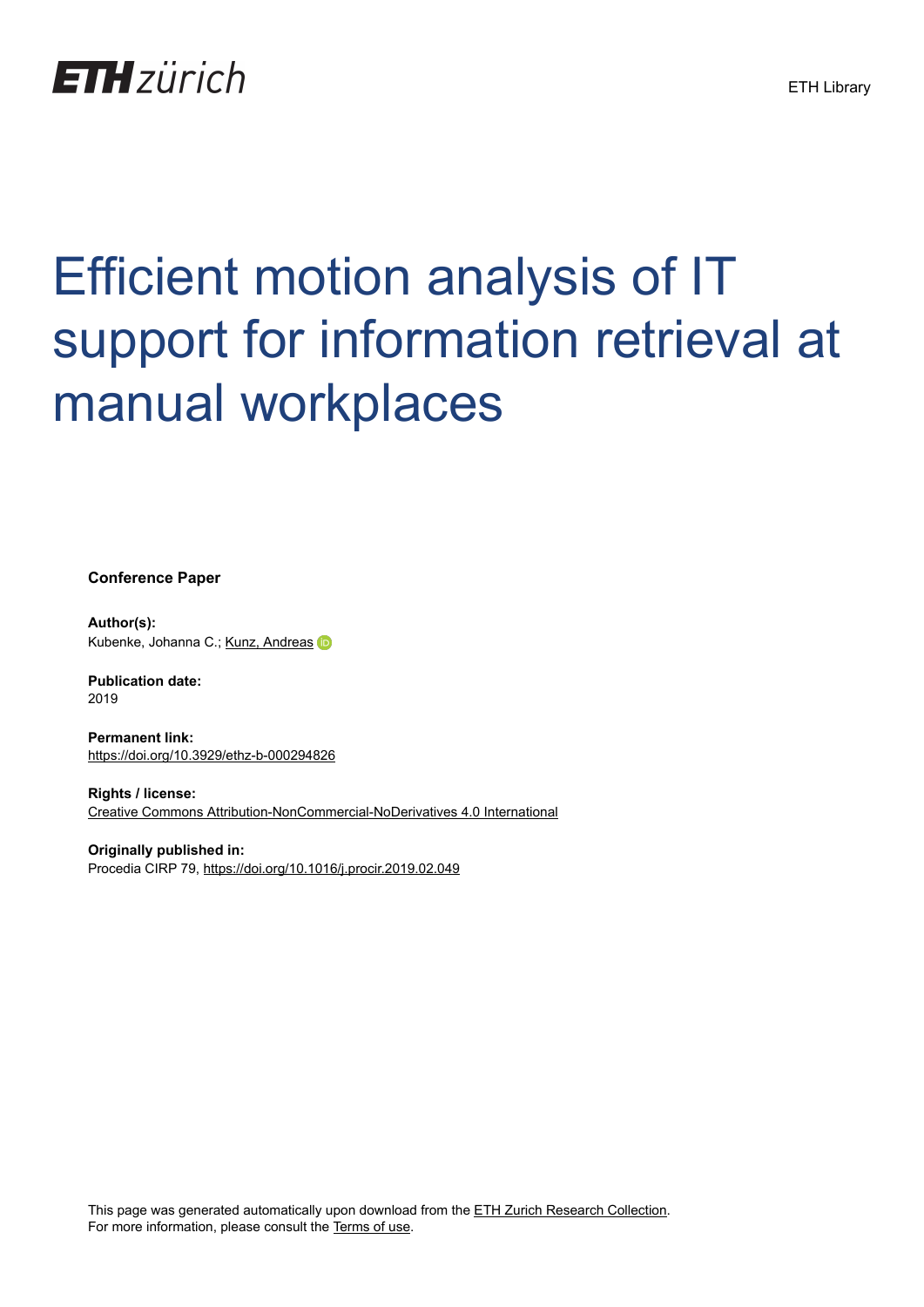



Procedia CIRP 79 (2019) 210-214



# 12th CIRP Conference on Intelligent Computation in Manufacturing Engineering, 18-20 July 2018, Gulf of Naples, Italy

#### $E_{\rm c}$  design conference and  $\sum_{i=1}^{n} E_{\rm c}$  support for information retrieval at manual  $A$  new methodology to analyze the functional and physical architecture of  $\mathbb{R}$ support for Efficient motion analysis of IT support for information retrieval at manual workplaces

existing products for an assembly oriented product family identification Johanna C. Kubenkea, \*, Andreas Kunzb *Group IT-Vehicle Production Plant, Volkswagen AG, Berliner Ring 2, 38440 Wolfsburg, Germany* Johanna C. Kubenke<sup>a,\*</sup>, Andreas Kunz<sup>b</sup>

"Group IT-Vehicle Production Plant, Volkswagen AG, Berliner Ring 2, 38440 Wolfsburg, Germany *École Nationale Supérieure d'Arts et Métiers, Arts et Métiers ParisTech, LCFC EA 4495, 4 Rue Augustin Fresnel, Metz 57078, France*  <sup>*b*</sup>Innovation Center Virtual Reality (ICVR), ETH Zurich, 8092 Zurich,, Switzerland

\* Corresponding author. Tel.: +49 5361 9972820. *E-mail address:* johanna.carolin.kubenke@volkswagen.de.

#### **Abstract**

Within the context of the "Industrie 4.0" initiative, workers should be enabled by information technologies to extend their abilities to handle a This paper thus introduces a concept of an extended application of the MTM method to measure and analyze the information retrieval phase and to also provide a platform to compare different smart devices for their suitability to the current task at hand. Finally, the paper briefly shows the current evaluation processes at a German car manufacturer. analyze a product family on the physical level. Different product family on the physical level. Different product families, however, may different product families,  $\frac{1}{2}$ wider range of work processes. However, such information technology also requires additional workload, which is not clearly measurable yet. Within the context of the "Industrie 4.0" initiative, workers should be enabled by information technologies to extend their abilities to handle a wider range of work processes. However, such information technology also req

 $\degree$  2019 The Althors. Published by Eisevier B.V. Peer-review under responsibility of the scientific committee of the 12th CIRP Conference on Intelligent Computation in Manufacturing Engineering. © 2019 The Authors. Published by Elsevier B.V.

a functional analysis is performed. Moreover, a hybrid functional and physical architecture graph (HyFPAG) is the output which depicts the

Keywords: Motion analysis: Wearables: Objective measurement: Process ontimization: Industrial engineering: Methods-time measurement (MTM) Keywords: Motion analysis; Wearables; Objective measurement; Process optimization; Industrial engineering; Methods-time measurement (MTM) *Keywords:* Motion analysis; Wearables; Objective measurement; Process optimization; Industrial engineering; Methods-time measurement (MTM)

#### **1. Introduction**

The industrial sector is confronted with a rapidly changing economic environment. Due to the globalization, smaller This paper thus intro transport costs and profitability pressure, the companies need implementation of robots, the increase of car model variants, whole assembly line [2,3]. Nowadays, the production facilities are controlled by classical visualization systems of the processes in form of diagrams, graphs, lists, or simple 2D images, to support the worker in the task at hand [4]. However, within the context of the 'Industry 4.0' initiative, cyber-physical systems should provide a close connection between real worlds, such as the production processes and its digital counterpart (digital shadow or digital twin), also integrating the human operator. Today, many approaches exist to use this digital twin to support the worker by new instruction means. However, there is neither an evaluation of which work processes are in general suitable for such an ITto customize their products for the individual consumer [1]. In the automobile industry, the workers thus face an increase in the level of complexity of production facilities due to the and the amount of processed data and information along the

1. Introduction guidance of the workers, nor is there a reproducible comparison of IT-devices for the user to interact with the digital shadow. The user to interact with the user to interact with the user to interact with the user to interact with the user to interact with the user to interact with the user to interact with the user to interact wit

> concept of MTM analysis for the information retrieval phase. Finally, the remainder of the paper introduces an use case at a German car manufacturer and concludes with an outlook on future work. This paper thus introduces a new concept to use the established MTM method for an evaluation of a work processes' information retrieval phase, as well as for a comparison of used IT interaction devices. After an overview on related work in this field, this paper introduces the basic

# new product families. It can be observed that classical existing **2. Related Work**

For the evaluation of manual work processes on computers, one of the first methods for motion analysis was launched by Card et al. [5,6] in the context of evaluating the performance times. The method focusses on the time an expert user needs to perform a task on a given computer system. Since the model counted keystrokes, it was named Keystroke-Level-Model (KLM). Besides measuring the task

 $2212-8271 \odot 2019$  The Authors. Published by Elsevier B.V.

Peer-review under responsibility of the scientific committee of the 12th CIRP Conference on Intelligent Computation in Manufacturing Engineering. 10.1016/j.procir.2019.02.049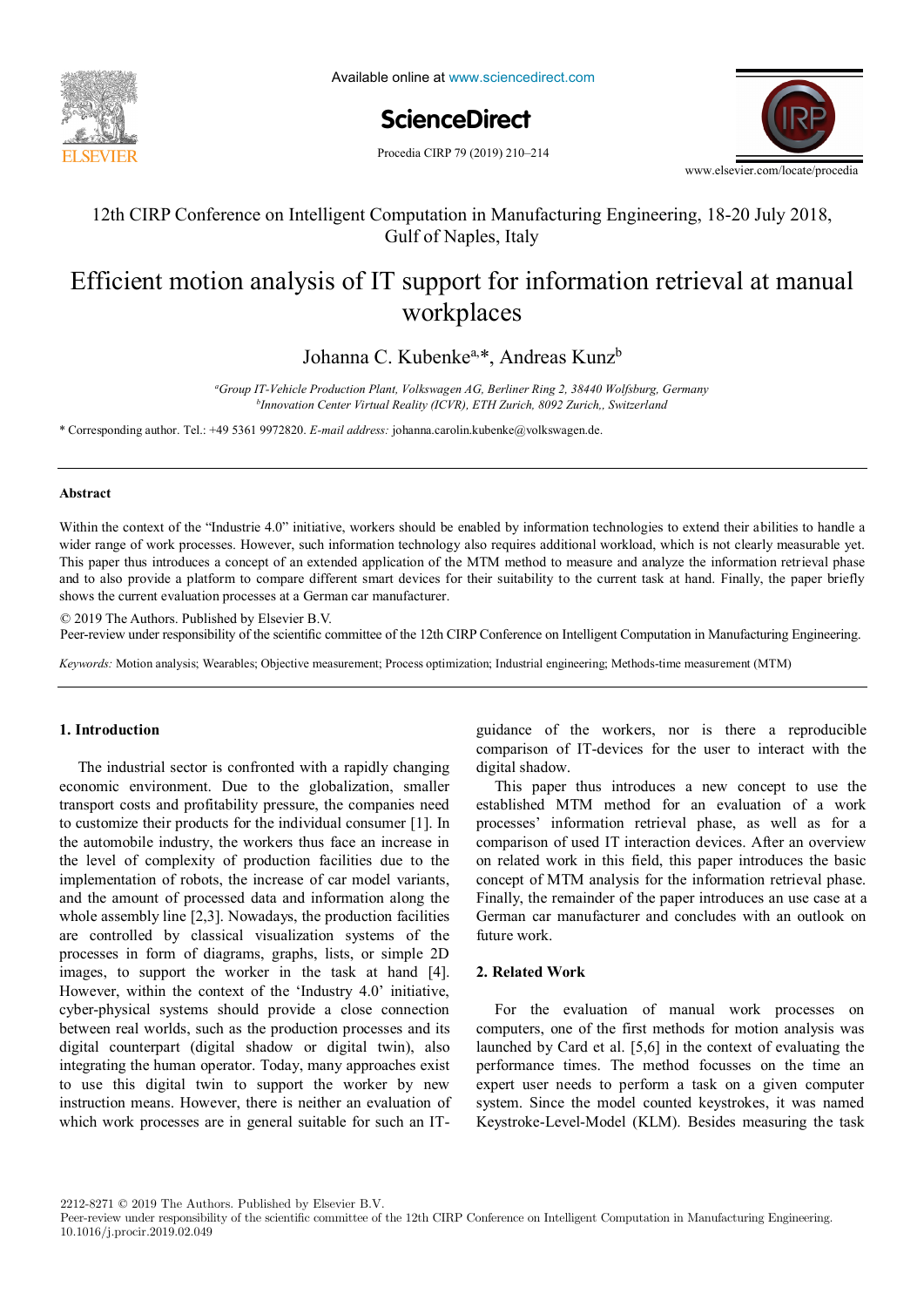completion times, the model focuses on the product at hand and does not include the information retrieval processes. Further research in this field is presented by Funk et al. [7,8] with the General Assembly Task Model (GATM), which differs between task-dependent and task-independent motions. Information processes, in particular cognitive processes, are not measured explicitly since they are seen as already being included in each individual process component.

Based on the existing assessment methods, manual work tasks can be evaluated, improved, modified and classified. A widely used and prominent assessment method is the Method-Time Measurement, as the so-called MTM. The classical MTM transcribes work processes based on standardized work descriptions with predetermined task completion times for five basic interaction modules, such as reaching, grasping, releasing, moving and positioning [9]. In the automotive industry, MTM is commonly used to improve working stations regarding ergonomic issues, and to determine the overall potential of the complete assembly line [3,10]. With the help of MTM, procedures can be systematically organized, divided, and influencing factors can be visualized. Within a production organization, MTM can be applied as the development standard and basic tool for measurements, comparisons and changes at all process levels.

Besides the basic MTM, several variants were developed to group core tasks, which are frequently applied. For example, MTM-UAS is used for order-specific tasks with repeating character, and MTM-MEK for non-cyclical workflows and work stations with low levels of routines. The modules of MTM-UAS and the standardized basic procedures of the MTM-MEK describe aggregated groups of typical work processes like screwing applications, treating of surfaces, inspecting and measuring etc. The analyst selects a variant based on the specific process type 1-3 [11]. In Table 1, the process types are listed in a shortened version illustrating the specific characteristics and present variants of MTM.

Table 1. MTM process types [11].

| <b>Characteristics</b>       | Proc. Type 1                   | Proc. Type 2                                  | Proc. Type 3                  |
|------------------------------|--------------------------------|-----------------------------------------------|-------------------------------|
| Cycle                        | Permanent,<br>repetitive cycle | Restricted long-<br>term repetitive<br>cycles | Non-cyclical<br>work flows    |
| Information of<br>process    | Motion<br>sequence             | Partial process                               | Overall<br>process            |
| Working<br>situation         | Defined<br>products            | Defined spectrum<br>of products               | Any processes<br>and products |
| Supply principle             | Delivery<br>principle          | Pick-up principle<br>with delivery            | Pick-up<br>principle          |
| Distribution of<br>operation | Low                            | Medium                                        | High                          |
| <b>Level of method</b>       | High                           | Medium                                        | Low                           |
| <b>MTM</b> type              | $MTM-1$                        | UAS                                           | <b>MEK</b>                    |

Among others, the main targets concerning the application of MTM are the avoidance of unnecessary movements and processes, to clarify non-transparent tasks, to provide crosssectional data for the complete company, and to ensure an optimal application of used operating materials [12,13]. With the integration of the human being into the evaluations, the core focus is primary on physical strain, manual procedures and key performance indicators. Thus, MTM and other objective methods have in common that the information retrieval, processing and transfer are not considered in detail or subsumed in the existing classes [14]. However, human beings only have a limited mental processing capability, which will contribute the more to the overall completion time, the more information has to be processed during the task at hand [15]. With the increasing complexity of manual work processes due to the large amount of product variants, also cognitive processes in the context of an optimized worker instruction become more and more important. It was stated in [16] that the cognitive processing time is neither constant nor independent of the work sequence. Here, the mental information processing time was researched more in detail, depending on the manual task at hand, its position in a sequence of operations, and the kind of information representation. With the increasing amount of information that is required, also the time for information retrieval becomes more important and thus needs to be considered more in detail.

In future, it will not only be the cognition time during the manual work process that is important, but also all efforts that are required to interact with the digital content. It is thus not only the cognition, but also manual work processes that are required to find and select the correct information. Thus, this paper will introduce an approach how this information phase can already be considered during the planning or evaluation phase of a work place. The suitability of a workplace to be supported by information technologies will be evaluated using the established MTM method that is supplemented by an information retrieval phase.

The following chapters will describe more in detail how workplaces can be evaluated. The need for a support by information technologies and how IT-devices can then be compared to each other will be regarded. The analysis is done by considering the manual operation steps that are required for information retrieval and information interaction.

#### **3. Concept**

Working places, which shall be supported by information technologies, can be assessed by using the MTM method as described below. The new intervals for information retrieval are called in the further course "information window". Depending on the task at hand, the length of this information window can differ significantly. It might be very short for a manual operation at an assembly line, if the worker just has to look at a label or a monitor. In other cases, it might take a considerable time, e.g. for a maintenance task at a machine tool, where the worker has to read several information from handbooks or the machine control itself. The lengths of such information windows and their frequency of occurrence thus give a first hint, where the use of supporting information technology might be feasible. However, the length and the frequency are not sufficient, since they do not give indications about how the information is retrieved and how the user will interact with the information source.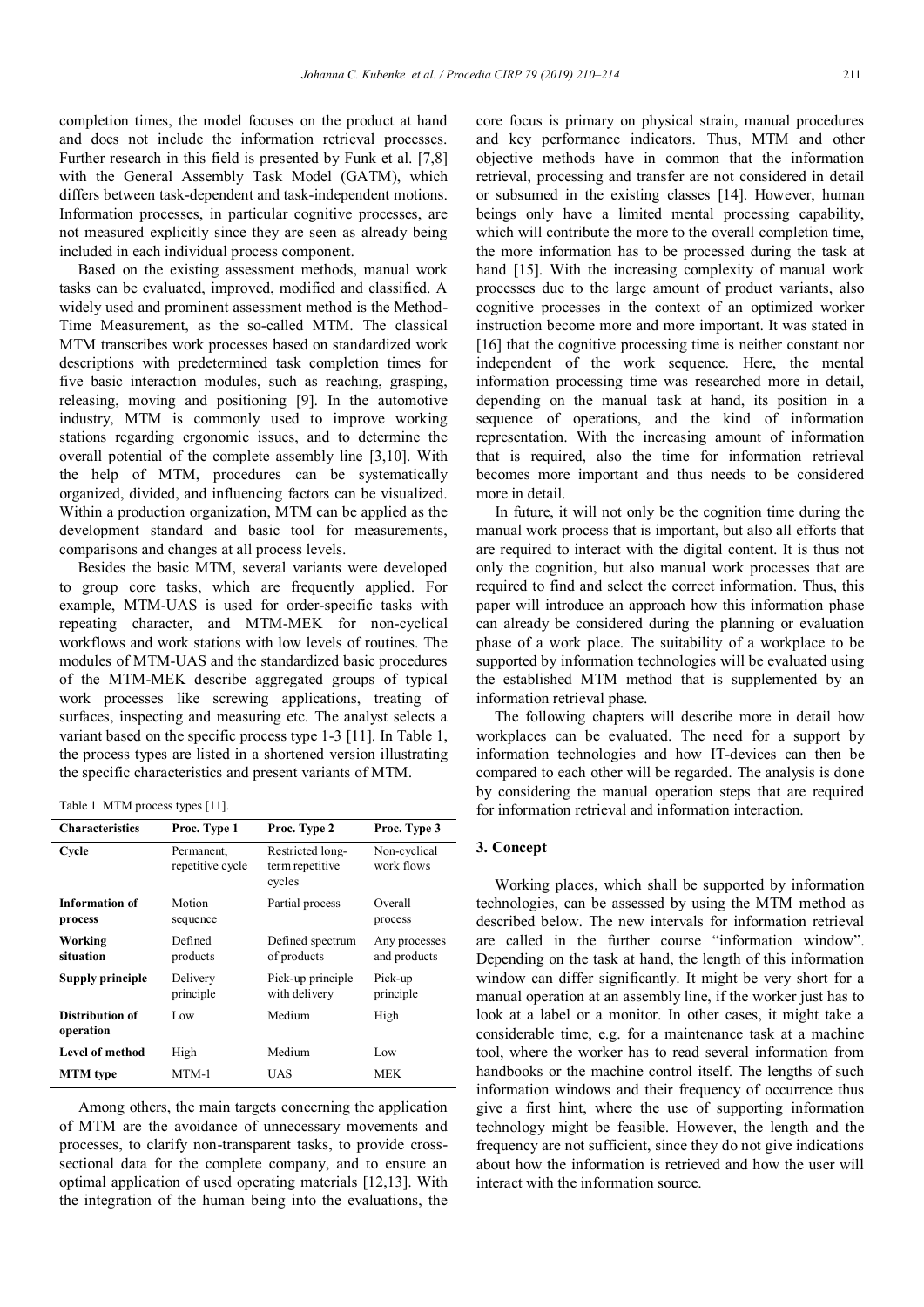Besides acquiring the typical mechanical units of action of the actual task, e.g. reaching, grasping etc., the recordings will also visualize other operations in the information window, which are related to information retrieval and interaction. Within this information window, new action modules will emerge with the application of IT-devices and need to be transferred into the MTM concept. We thus propose the following basic elements for the usage of IT-devices and describe manual operations with exemplary devices, such as Google Glass or the Microsoft HoloLens:

- Clicking or touching: This is the most basic element for selecting digital information. When looking at this element even more in detail, it again consists of already existing basic motions, such as reaching (e.g. for the mouse), grasping (e.g. the mouse), moving (e.g. the mouse), positioning (e.g. the cursor) and releasing. The same can be applied on an IT-glass, e.g. the Google Glass. For example moving the finger, here seen as the working tool, to the glass, contact the surface and release, i.e. give up the contact.
- Scrolling: For selected information, longer texts might require a vertical and/or horizontal displacement of the visual text. Scrolling might either use a dedicated key  $(\rightarrow)$ "typing") or is otherwise always accompanied by the manual operation "clicking". In the case of using the ITglass Microsoft HoloLens, the scrolling can be described as follows: Moving the finger, seen as the working tool, to the hologram, click, but keep the finger in contact to activate the display. Then move the hand downwards or sideward to scroll in a specific direction.
- Typing: For entering information, but also for other actions like scrolling or clicking, e.g. a keyboard could be used. Again, this element will consist of reaching (e.g. moving the hand to the keyboard), positioning (e.g. the finger on a certain key), and releasing. Tiring up with the previous example, the typing using a Microsoft HoloLens comprises the moving of the finger to a holographic keyboard, clicking on a certain holographic key and release.
- Perception: This is the actual perception time, where the user reads a text or follows a video or an audio instruction. The perception time is also applied, when focusing displayed pictures, matching the real object with the displayed picture or checking specific monitoring features.

These basic operations exist for most of the IT-devices without reference to the underlying technology. Based on this, IT-devices can be evaluated and compared in the future referring to their suitability for a given work process, regardless whether monitors, data glasses or tablets are considered. For example, if a job task requires a high level of information retrieval and an information technology should be implemented, the evaluation via the MTM shows which type of device, e.g. data glass or tablet, is suitable for this task. If a simple information retrieval matters, e.g. a tablet instead of a head-mounted display is already sufficient. In Table 2, three exemplary manual operations analyzed with the MTM method are shown that are emerging with the application of ITdevices.

Table 2. Basic motions regarding IT-devices.

| <b>Manual Operations</b> |                                            |                                                                                                                                                                                                                                                                                                                                              |                                                             |  |  |
|--------------------------|--------------------------------------------|----------------------------------------------------------------------------------------------------------------------------------------------------------------------------------------------------------------------------------------------------------------------------------------------------------------------------------------------|-------------------------------------------------------------|--|--|
| <b>Basic</b><br>motion   | <b>MTM</b><br>Codes                        | <b>Describing MTM basic motions</b>                                                                                                                                                                                                                                                                                                          | <b>Exemplary</b><br>IT-system                               |  |  |
| Touch                    | M20A<br>G <sub>5</sub><br>R <sub>L</sub> 2 | Bring (M) the hand, respective the<br>finger, which is considered as the<br>tool, over 20cm to the touch point<br>until stop $(A)$ . Contact the surface<br>(G5) and release the finger, <i>i.e.</i> give<br>up the contact (RL2).                                                                                                           | Tablets.<br>smartphones,<br>smart<br>watches, IT<br>glasses |  |  |
| Click                    | M20C<br>EF<br>M6C<br>EF<br>M6C             | Bring (M) the finger, considered as<br>the tool, to a particular point $(C)$ over<br>20cm. Check, if the systems reacts<br>(EF). Otherwise, the finger has to be<br>relocated until the system recognizes<br>it. Move the finger over 6cm<br>forwards (M), check again the<br>system reaction (EF) and move the<br>finger back again $(M)$ . | Microsoft<br>HoloLens                                       |  |  |
| Swipe<br>(i.e.<br>page)  | M20A<br>G5<br>M8A<br>R1.2                  | Bring $(M)$ the finger to the touching<br>point over 20cm until stop (A).<br>Contact the surface $(G5)$ . Bring $(M)$<br>the finger over 8cm in one direction.<br>Give up the contact (RL).                                                                                                                                                  | Tablets,<br>smartphones,<br>smart<br>watches, IT<br>glasses |  |  |

# **4. Evaluation Method for IT-Systems**

If a potential for IT-supported information retrieval is present at an observed working station, the MTM analysis serves as decision basis for the determination of the most suitable IT-system. The presented concept works as follows: First, the work processes are divided into phases of "mechanical work" (already being analyzed with the traditional MTM) and "information processing". The latter phase is further analyzed using the standardized MTM method to retrieve time values for further calculations.

As shown in the previous chapter, the basic motions of the MTM method, i.e. reach, grasp, move, position, release, and so on, can be similarly transferred to the phases of the information processes. The type of the IT-system has to be included into the analysis, i.e. certain manual operations just appear while using a particular IT-system. For example, when using the Microsoft HoloLens, a "click" needs to be analyzed for selecting a focused point on the holographic display. In the case of a tablet or comparable, these basic motions do not appear, respective the touch is used to select a certain point on the display surface. The results can be used to make a decision if an IT-support at the investigated workplace is feasible.

In Figure 1, the appearing basic motions in the phase of the information processing phase are displayed, which emerge by reading an instruction and matching the information of an object.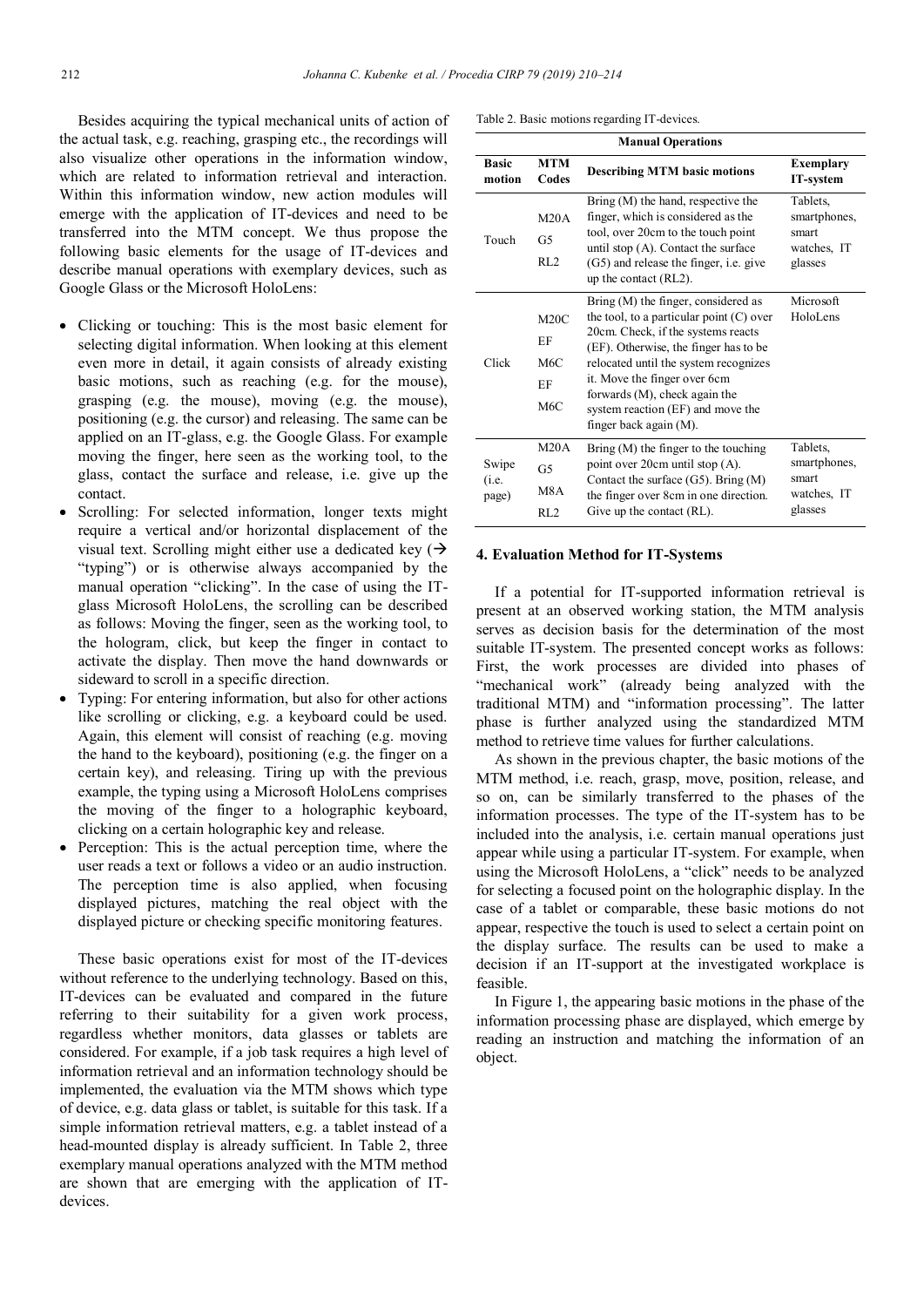

Fig. 1. Example of basic motions during the information processing phase.

Each phase of information processing can be narrowed down to the basic motions and analyzed in that way.

#### **5. Use Case**

A user study was performed to verify the previous described theoretical approach. Following a within-subject design, forty test persons performed a manual assembly task two times with different assistance systems, i.e. a paper-based work instruction, an IT-glass and a hand-held device. The applied IT-supported technologies were the Google Glass and the iPad. The setup of the manual assembly tasks included an usual working process of fitting, fixating and screwing together of sheet metal parts on a special appliance of the car body construction of a German automobile manufacturer. The assessed variables include the relevant information processes evaluated with the MTM method, the task completion times, the perceived cognitive load assessed with the NASA-TLX questionnaire as well as the assessment questionnaire for assistive systems. To prevent a learning effect, the usage of the paper work instruction and the IT-systems was exchanged for the complete group of test persons, i.e. the half of the group started with the paper work instruction, the other with the digitalized assistive systems. For the subsequent motion analysis, the determination of the information processes and the measurement of the task completion times, the user study was recorded using three cameras. The recording started with the grabbing of the particular assistive system to read the first instruction sentence.

During the motion analysis, the recorded performances were analyzed with the MTM method and divided into the phases of mechanical work and information processes. Afterwards, the achieved results were analyzed with the help of SPSS regarding significant differences in the phase of information processes of applying the different work instructions. The SPSS testing included the Mann-Whitney-U-Test for two different groups, i.e. the paper-based work instructions and the IT-supported instruction. Further the Kruskal-Wallis-Test was applied to compare three groups, i.e. the paper work instruction, the IT-glass and the hand-held device.

The results of the SPSS testing showed that the information processes of the paper work instruction (M=140.85 TMU, SD=32.858 TMU) include a significant higher amount of information processing times compared to the IT-supported work instructions (M=72.96 TMU, SD=21.40 TMU), i.e. the iPad (M=72.96 TMU, SD=26.29 TMU) or the Google Glass (M=77.40 TMU, SD=15.365 TMU). The analysis of the paper-work instruction and in general the IT-supported systems, the comparison showed a significant difference (M=106.91 TMU, U=1,259.000, p<0.05). Regarding the three types of work instructions, the test revealed a significant difference (H=50,530,  $p$ <0.05). The application of the iPad resulted in the fastest information processing times. Compared to the Google Glass, the ITsystems showed as well a significant difference among each other (M=72.97 TMU, U=110,000, p<0.05). The iPad was more efficient due to a lower value in TMUs.

The results of the cognitive load test, using the NASA-TLX questionnaire, showed a significant difference between the work instructions (H=9.282,  $p<0.05$ ). The stress load using the Google Glass (M=41.83, SD=20.55) was rated higher compared to the application of the iPad (M=22.6, SD=13.47) or the paper-based work instruction (M=32.73, SD=18.97). The assessment of the work instruction followed three criteria: Ease of use, level of satisfaction and evaluation of performance. Regarding the ease of use, the analysis showed no significant difference between the applied work instructions (M=4.194, U=774.000,  $p>0.05$ ). Considering the IT-supported systems, the analysis showed a better evaluation for the iPad  $(M=4.123, U=56.000, p<0.05)$ . The level of satisfaction revealed again no significant difference between all applied work instructions ( $M=4.10$ ,  $U=680.500$ ,  $P>0.05$ ). The analysis of the IT-supported systems showed a better evaluation result for the iPad compared to the Google Glass  $(M=4.21, U=35.000, p<0.05)$ . Considering the performance, the analysis showed a significant difference (M=3.98, U=535,000,  $p<0.05$ ). The iPad was rated best. Among the ITsupported systems, the analysis showed a significant difference in favor of the iPad compared to the Google Glass  $(M=4.21, U=63,000, p<0.05)$ .

# **6. Summary and Future Work**

In this paper, a conceptual approach is introduced to objectively evaluate the IT-supported information retrieval in working processes. By dividing the tasks of a dedicated working station into the phases of mechanical work and